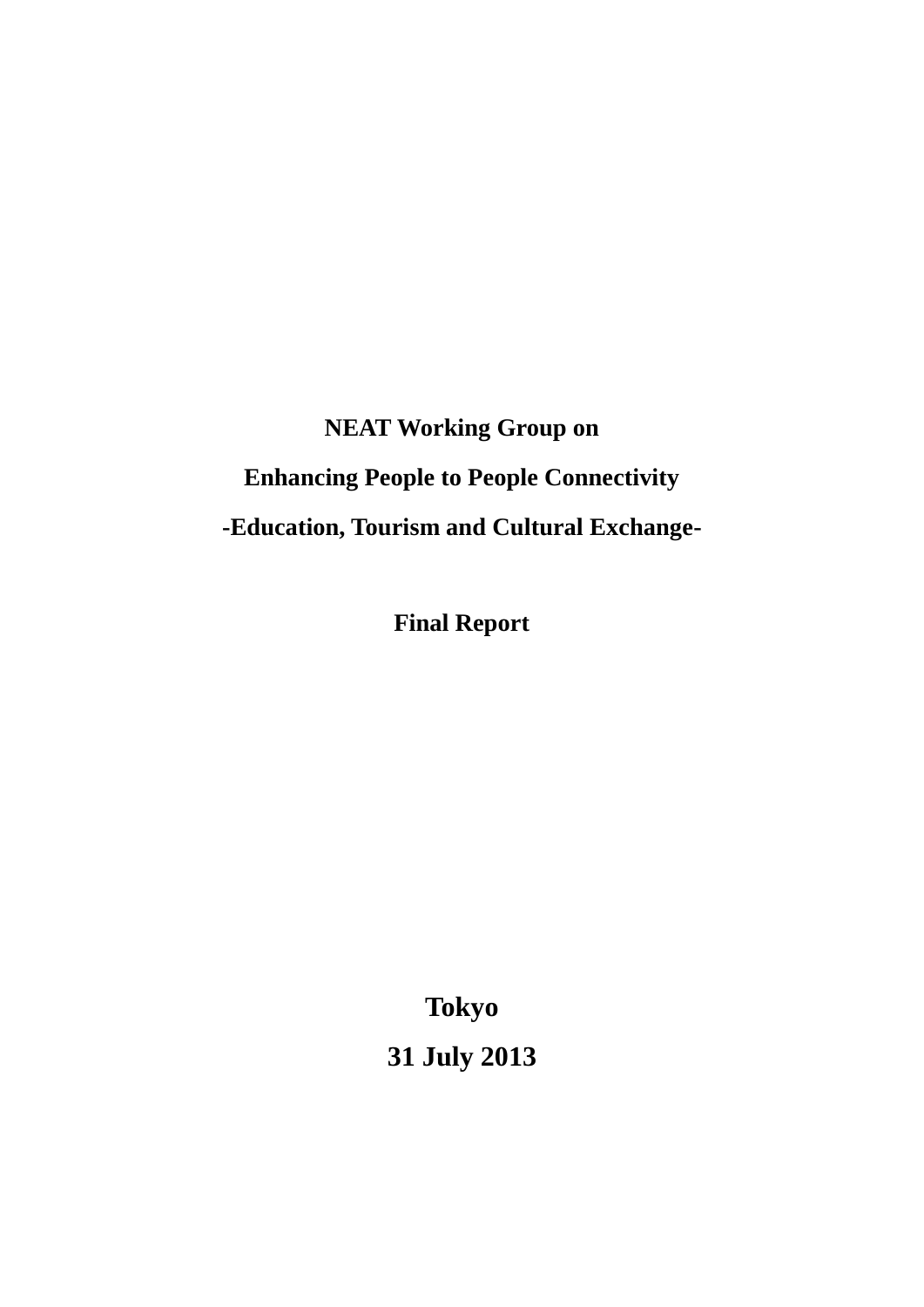### **1. Introduction**

Through the institutionalization of ASEAN+3 (APT) in 1997 and the East Asia Summit (EAS) in 2005, regional cooperation and integration in the East Asia region has been promoted. Especially ASEAN, which has enforced its ASEAN Charter in December 2008 and aimed at community building within ASEAN by 2015, has rapidly increased integration efforts. For ASEAN Community Building, enhancing "connectivity" is the most important task, with ASEAN having adopted "ASEAN Leaders' Statement on ASEAN Connectivity" in 2009, "Master Plan on ASEAN Connectivity" in 2010. Efforts to integration are made based on three pillars: "Physical Connectivity," which includes transportation, telecommunications and energy networks, "Institutional Connectivity," which includes trade, investment the liberalization and facilitation of the service sector and "People to People Connectivity," which includes education, tourism and cultural exchange. Additionally, APT as well as EAS have adopted the "Declaration of the 6th East Asia Summit on ASEAN Connectivity" in 6<sup>th</sup> EAS in 2011 and the "Leaders' Statement on ASEAN Plus Three Partnership on Connectivity" in 15<sup>th</sup> APT in 2012, with both frameworks strongly supporting the enhancing of connectivity within ASEAN. The move towards enhancing connectivity within the East Asia region as a whole is gaining momentum and enhancing people to people connectivity is increasing in importance as a foundation of the improvement of physical and institutional connectivity.

 Many efforts have been accomplished on governmental level to improve people to people connectivity. In the education field, the G8 Education Ministers' Meeting and Forum in 2000 already pointed out the importance of promoting international exchange of students, teachers, researchers and administrators and the role of education toward an age of living together and knowledge-based society. The APT framework has made efforts to change the current ASEAN University Network (AUN), which operated to improve students exchange within the ASEAN region, to AUN+3. The Japan, China and Korea framework has established Collective Action for Mobility Program of University Students (CAMPUS ASIA) with universities from the three countries accepting credits, as well as setting a common grading system to promote exchange of students between these countries. In 2012, the ASEAN+3 Education Minister Meeting was held officially for the first time, which led to the adoption of "ASEAN Plus Three Plan of Action on Education: 2010-2017" and showed promising signs of increasing governmental support in the education field.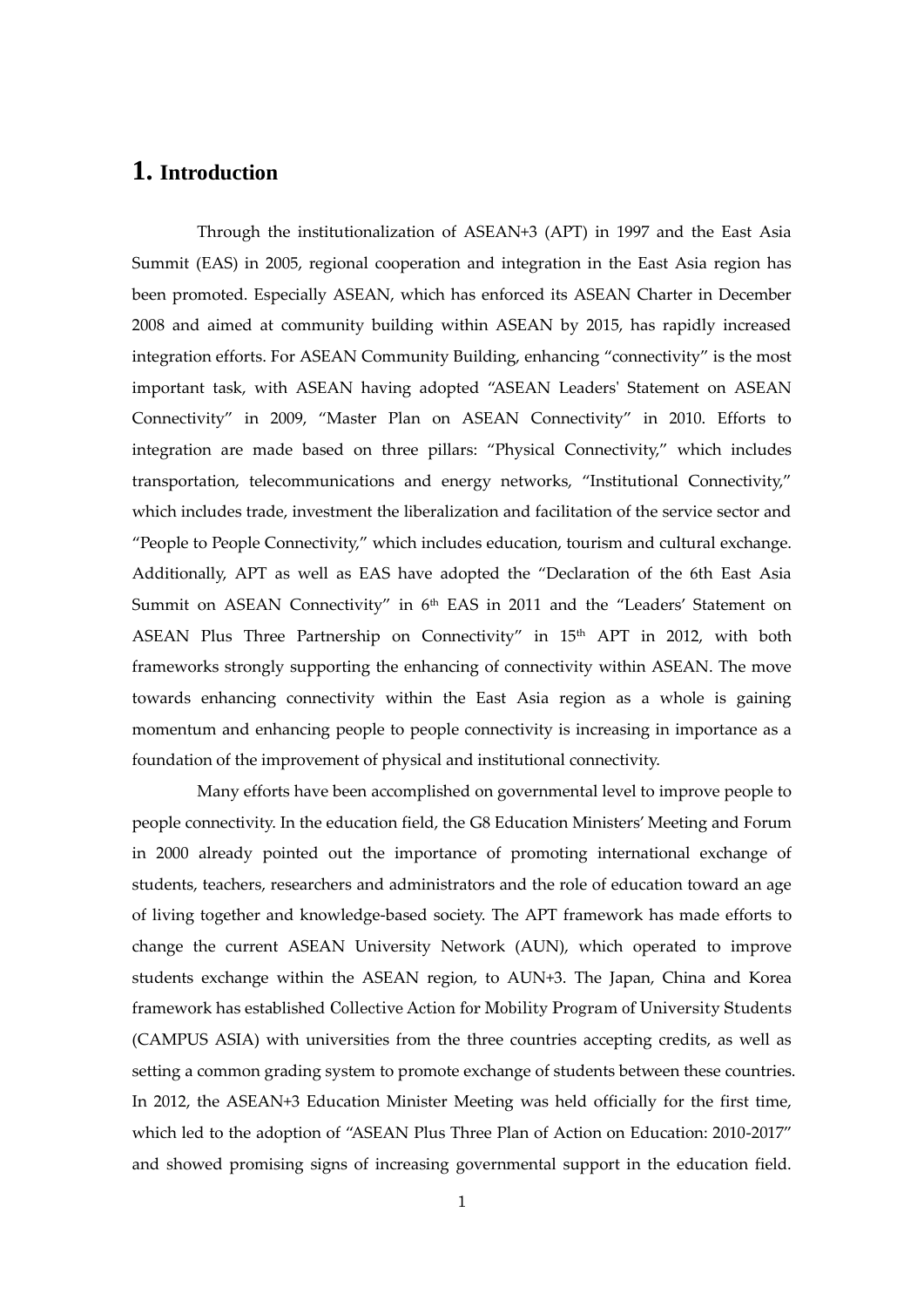Detailed plans for the guarantee of a better higher education will be fully progressed at a later time. With the tourism field, the ASEAN+3 Tourism Ministers meeting took place last year, which adopted the "APT Tourism Cooperation Work Plan," a plan calling for cooperation for the next five years, and established the ASEAN+3 Tourism Working Group. In the cultural exchange field, Japan, China and Korea established the "Japan-China-Korea Ministerial Conference on Culture" framework and the "Meeting of the ASEAN+3 Ministers Responsible for Cultural and the Arts" framework. These frameworks planned to strengthen culture and art exchange between governments in the region. For example Japan, China and Korea have already agreed to launch the "East Asian Cultural City" program which is a program that first selects a city that aims for the development of culture and arts and then hosts Asian art exhibitions, cultural events and other events within the city.

Based on the background information and problem consciousness parts mentioned above, what exactly is "the challenge of enhancing people to people connectivity" that the East Asia region needs to focus heavily on? Taking account of the rapidly advancing economic, cultural, and social integration in the  $21<sup>st</sup>$  century, it is necessary for countries to discuss the issues that they must tackle and share tasks in order for further integration of the region. In addition, to strengthen "people to people connectivity" which is mentioned in the "ASEAN+3 Leaders' Statement on Connectivity Partnership" policies should be implemented efficiently. Furthermore, as reality changes over time, it is necessary to take into consideration whether or not an emphasis should be put on new matters to accommodate the ever-changing environment and to make a sustainable development in the region.

## **2. Objective**

The objective of this Working Group, based on these backgrounds and issues, taking a wide viewpoint from the "track2" position and placing its much emphasis on the importance of the current regional cooperation in East Asia, is to propose a detailed policy recommendations on "the enhancing of people to people connectivity" and to submit it to the ASEAN Plus Three Summit Meeting. In particular, this WG focuses on the people-to-people connectivity through education, tourism and cultural exchange, thereby developing concrete and feasible policy recommendations to be submitted to the APT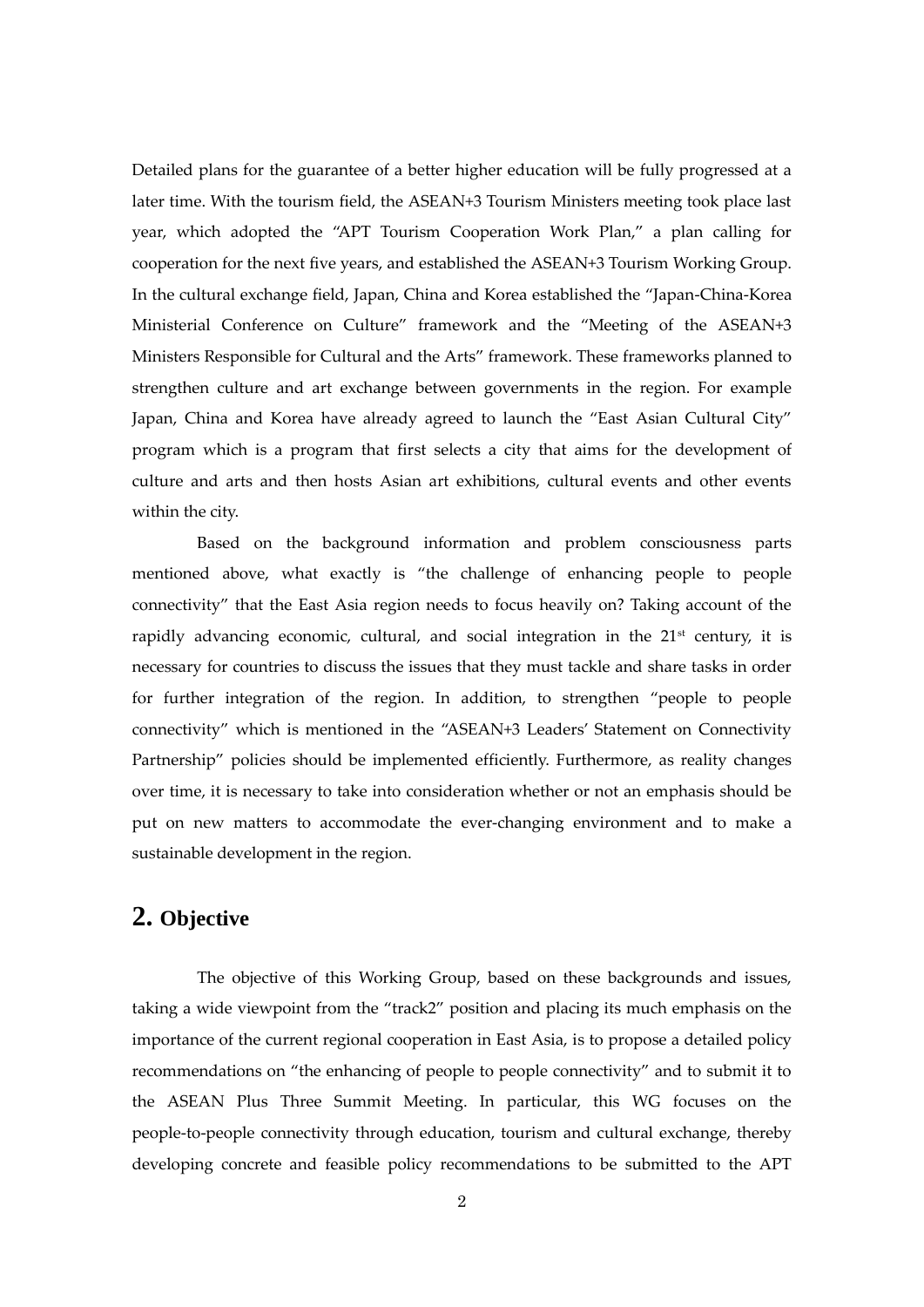Summit Meeting. ASEAN will provide an increasing number of visitors to the region with authentic products, enhanced connectivity, and a safe and secure environment, increased quality of services, while at the same time ensuring an increased quality of life and opportunities for residents through responsible and sustainable people's mobility by working effectively with a wide range of stakeholders. This movement seems to be accelerated with the aim of ASEAN community by 2015.

This Working Group could confirm that education, tourism and cultural exchange are very important clues for formation of ASEAN community as they are strongly related with the people's mobility and connectivity. 22 experts from  $ASEAN+3$  member countries, the ASEAN Secretariat and the sponsoring organization, the Japan Forum on International Relations (JFIR), participate in the WG meeting. The working group was held in Tokyo, Japan on 31 July 2013 to promote mutual understanding on the current situation and the future challenges of regional cooperation

## **3. Discussions on People-to-People Connectivity- Education, Tourism and Cultural Exchange**

Starting discussion of this meeting, we clarified the three key concepts to consider the Asian community's characteristics. First, we confirmed that the Asian region includes various culture and social systems and it seems to be not a melting pot model but a mosaic model. Considering this point, this Working Group focused on a principle of "harmonized diversity" for connectivity. Secondly, we would like to attach an importance of cooperation for well-qualified sustainable development and inclusive growth. Thirdly, we should focus on the youth's activities and exchanges which can create the people's mutual understanding and human development. These three pillars can consist of fundamental and common points of considering the functions of education, cultural exchange and tourism.

The meeting had the following three sessions.

In Session 1, "East Asia's Education Cooperation", we discussed and re-examined the on-going cooperation in the field of higher education conducted under the governmental framework in APT, which is stated in the "Leaders' Statement on ASEAN Plus Three Partnership on Connectivity". We also examined ASEAN Curriculum Sourcebook as an example of possible project for ASEAN + 3 framework, however the main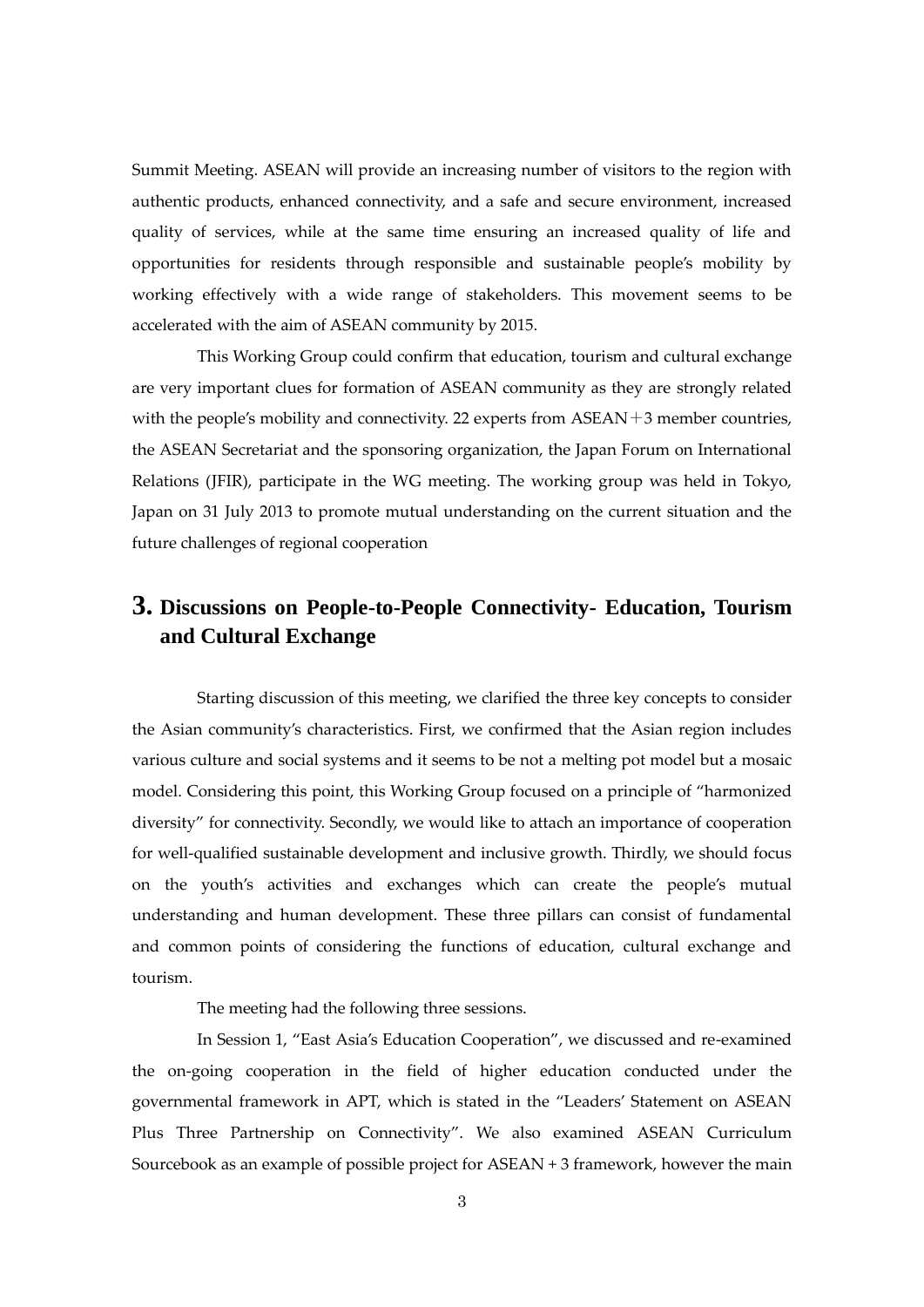focus of discussion was higher education because the higher education can be a common and cooperative education mission beyond country borders while primary and secondary education are often reflected as each nation's agenda and interests as national education system. We tried to find an alternative concrete method for the mutual cooperation of education, especially, policies to promote the students mobility by increasing the number of exchange students and the networking systems between universities were discussed while assuring the quality of cross-border educational programs.

In Session 2, "East Asia's Cultural Exchange Cooperation", we reviewed the present categories of cultural exchange that is conducted by governments, and also tried to find alternative policies in order to increase exchange in the future. We focused on East Asia's current popular culture and the exchange among the youth, so that we understood how to use that to promote the spread of cultural exchange. At the same time, we discussed not only popular culture, but also traditional culture as well and how we may preserve cultural artifacts. We also discussed both benefits and risks of cultural policy dynamics and unequal cultural consumption, and how the region as a whole can contribute to preserving these artifacts and what kinds of policies should be implemented to realize an equal partnership and sustainable development. For example, "East Asian Cultural City" will be a good way for not only China-Japan-South Korea but ASEAN countries to be encouraged to strengthen exchanges and cooperation in cultural heritage protection and cultural industry development.

In Session 3, "East Asia's Tourism Cooperation", we reviewed the activities concerning the field of tourism conducted by governments of each country and discussed alternative policies in order to promote cooperation. Focusing on the "ASEAN $+3$  Tourism Cooperation Plan and ASEAN Tourism Strategic Plan 2011-2015(ATSP), we discussed the methods that can promote mutual understandings in culture and society across the region. We also discussed how rural-urban connectivity, especially in relation to community development, can be promoted by tourism. Addressing the challenge related to sustainability that tourism faces in many countries, we explored how tourism could engage with local communities, traditions and relevant industries in promoting for instance "green tourism" and in safeguarding tourism artifacts and infrastructure.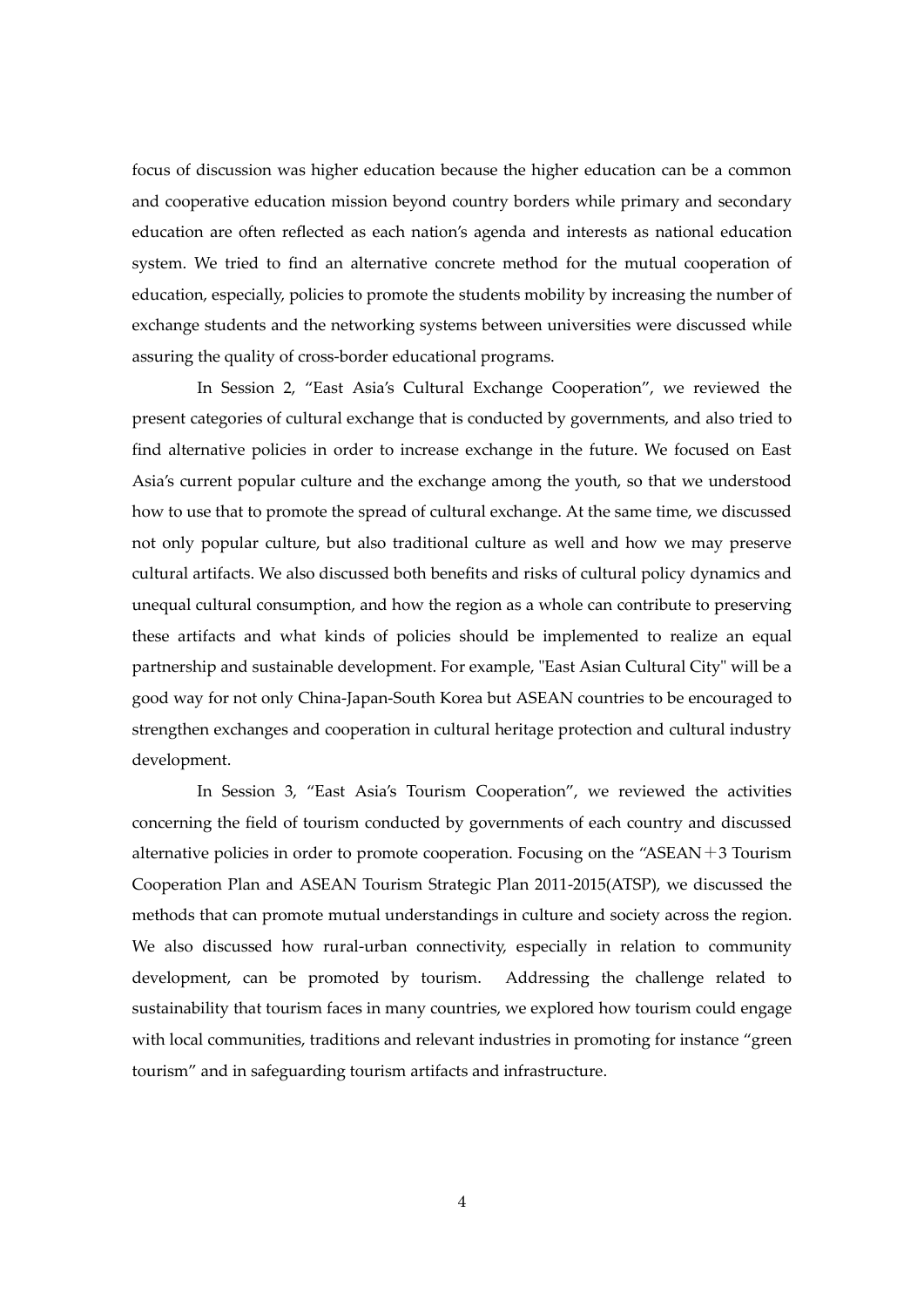# **4. Policy Recommendations**

Based on the discussions above, this Working Group on "Enhancing People to People Connectivity -Education, Tourism and Cultural Exchange- summarized the following policy recommendations;

(1) To expand and support the current higher education network system among  $\text{ASEAN}+3$ countries; i.e. Enlargement of Campus Asia Project by Japan, China and South Korea to ASEAN Countries, and partnership enlargement of ASEAN University Network(AUN) to the East Asian countries under ASEAN+3 University Network (ASEAN+3 UNet) with a characteristic of multi-layered system. To transform the existing ASEAN+1 international exchange and cooperation programs into the ASEAN+3 framework.

(2) To promote systematization of regional quality assurance and credit transfer systems of higher education in  $ASEAN+3$  with cooperation of current systems, i.e.  $ASEAN$  University Network – Quality Assurance (AUN-QA), ASEAN Quality Assurance Network (AQAN), Asia Pacific Quality Network (APQN), ASEAN Credit Transfer System (ACTS), and Collective Action for Mobility Program of University Students (Campus Asia) and so on.

(3) To promote the cultural exchanges for mutual understanding through a regional common project, i.e. to establish the "East Asian Cultural City" which was already launched by China, South Korea and Japan, and to expand this system to ASEAN countries to attractive people's concern to the Asian culture including popular culture.

(4) To develop cultural exchanges among youth to act together for fostering a sustainable development regional society. The exchanges should include "study tours", "green tourism" or "rural tourism" which will provide the participants with the opportunities to interact with local community, to be exposed to rich traditions, as well as to enjoy diverse natural environments.

(5) To enhance institutional building and people skills for cultural exchange and tourism, i.e. to establish a regional language training framework and to create knowledge sharing system on culture and tourism of ASEAN + 3 countries.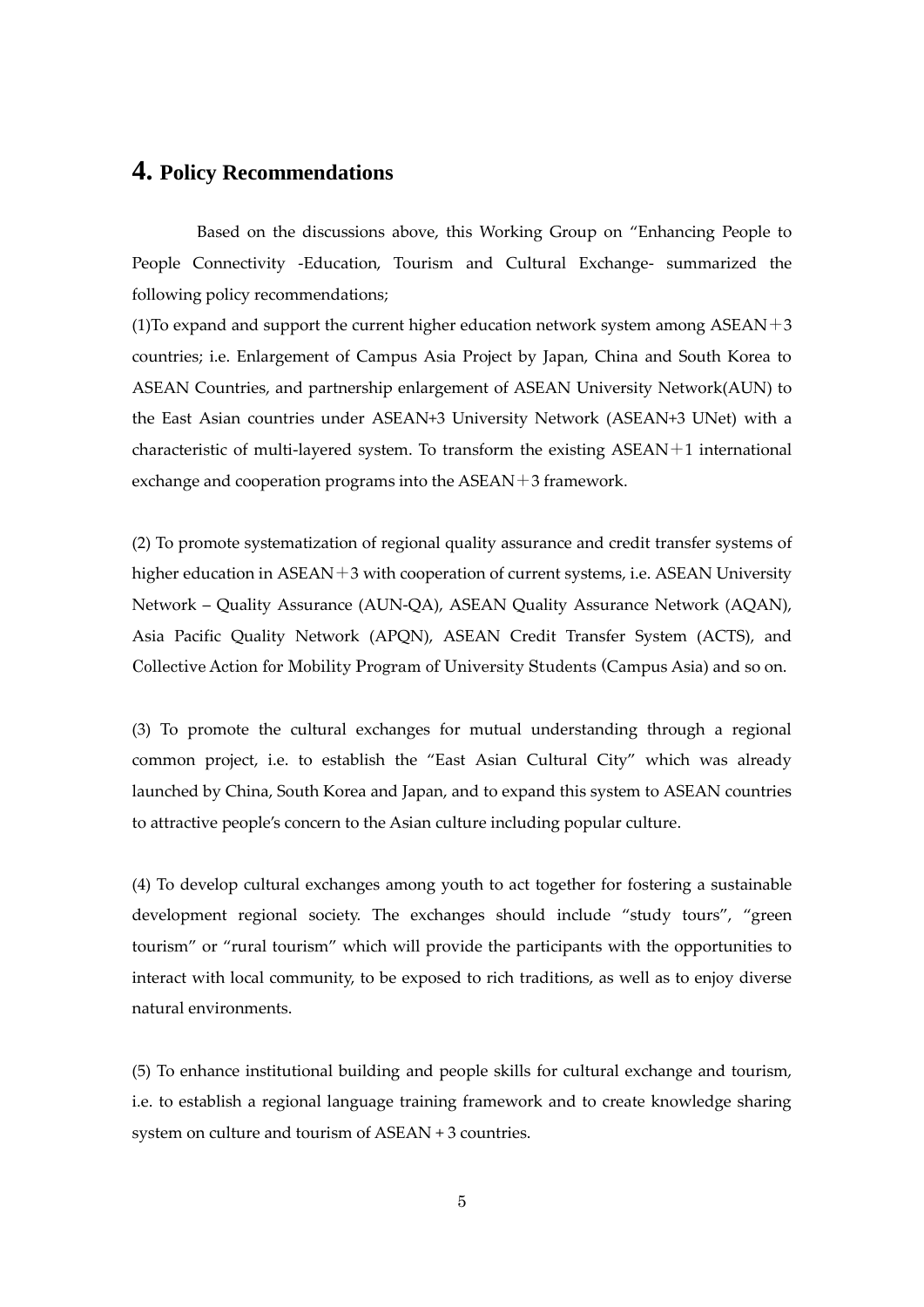(6) To develop academic collaborative research on historical artifacts and to promote preservation and protection of cultural assets and cultural heritage, and cultural industry development by making visible systems and capacity building of human resource.

(7) To establish a trans-national collaborative higher education and research institution in East Asia on regional and global issues like "APT Cyber University" that was originally proposed by the NEAT Working Group on the Enhancement of Cultural Exchange in East Asia 2007-2012 to foster understanding of different cultures and diversity.

(8) To establish a regional financial support system to encourage people's connectivity through educational and cultural exchanges including tourism

[END]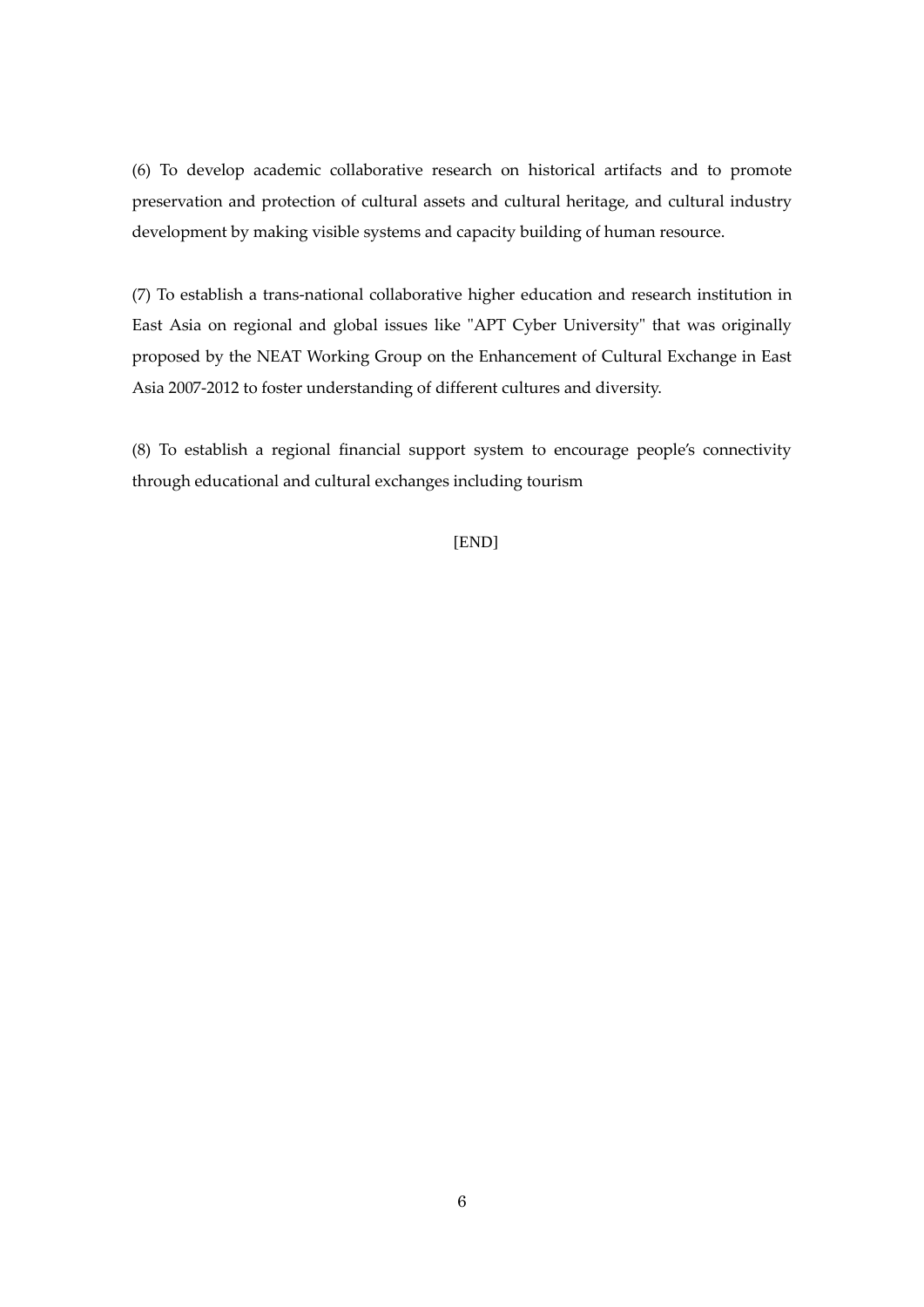### **List of Participants**

#### **Cambodia**

SOK Phea Deputy Director-General Ministry of Foreign Affairs and International Cooperation of Cambodia

#### **China**

WU Lin Research Fellow East Asian Studies Center, China Foreign Affairs University

#### **Indonesia**

Andrew Wiguna MANTONG Researcher of the UI ASEAN Study Center Secretary of Undergraduate Program on International Relations, University of Indonesia

#### **Japan**

**[WG Members] \*Director of the WG** SATO Teiichi**\***  Honorary Executive Director, Tokyo National Museum Professor, International University of Health and Welfare

SUGIMURA Miki Professor Sophia University

KURODA Kazuo Professor Waseda University

TOYOTA Mika Associate Professor Rikkyo University

### **[The Japan Forum on International Relations]**

HIRABAYASHI Hiroshi Vice President, JFIR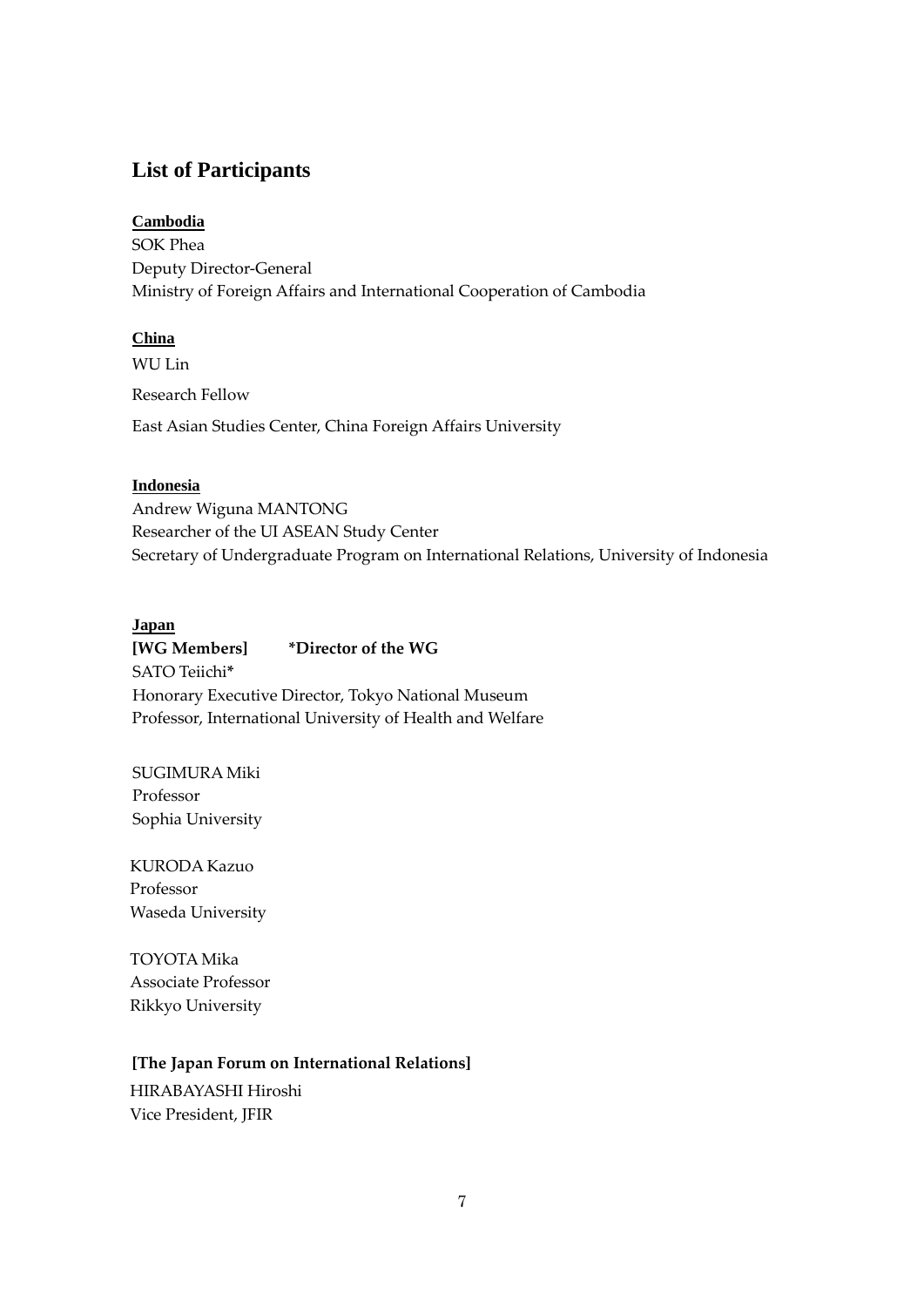ISHIKAWA Kaoru Senior Executive Director, JFIR

WATANABE Mayu Executive Director, JFIR

KIKUCHI Yona Senior Research Fellow, JFIR

ITO Masanori Research Fellow, JFIR

TAKAHATA Yohei Research Fellow, JFIR

**Korea** SHIM Doobo Professor Department of Media & Communication, Sungshin Women's University

**Laos** Siviengphet PHETVORASACK, Deputy Director General Institute of Foreign Affairs Laos

#### **Malaysia**

Natalie Shobana AMBROSE Analyst Economics Department, Institute of Strategic and International Studies (ISIS) Malaysia

#### **Myanmar**

Denzil ABEL Member Myanmar Institute of Strategic and International Studies

#### **Philippines**

Marife BALLESTEROS Senior Research Fellow